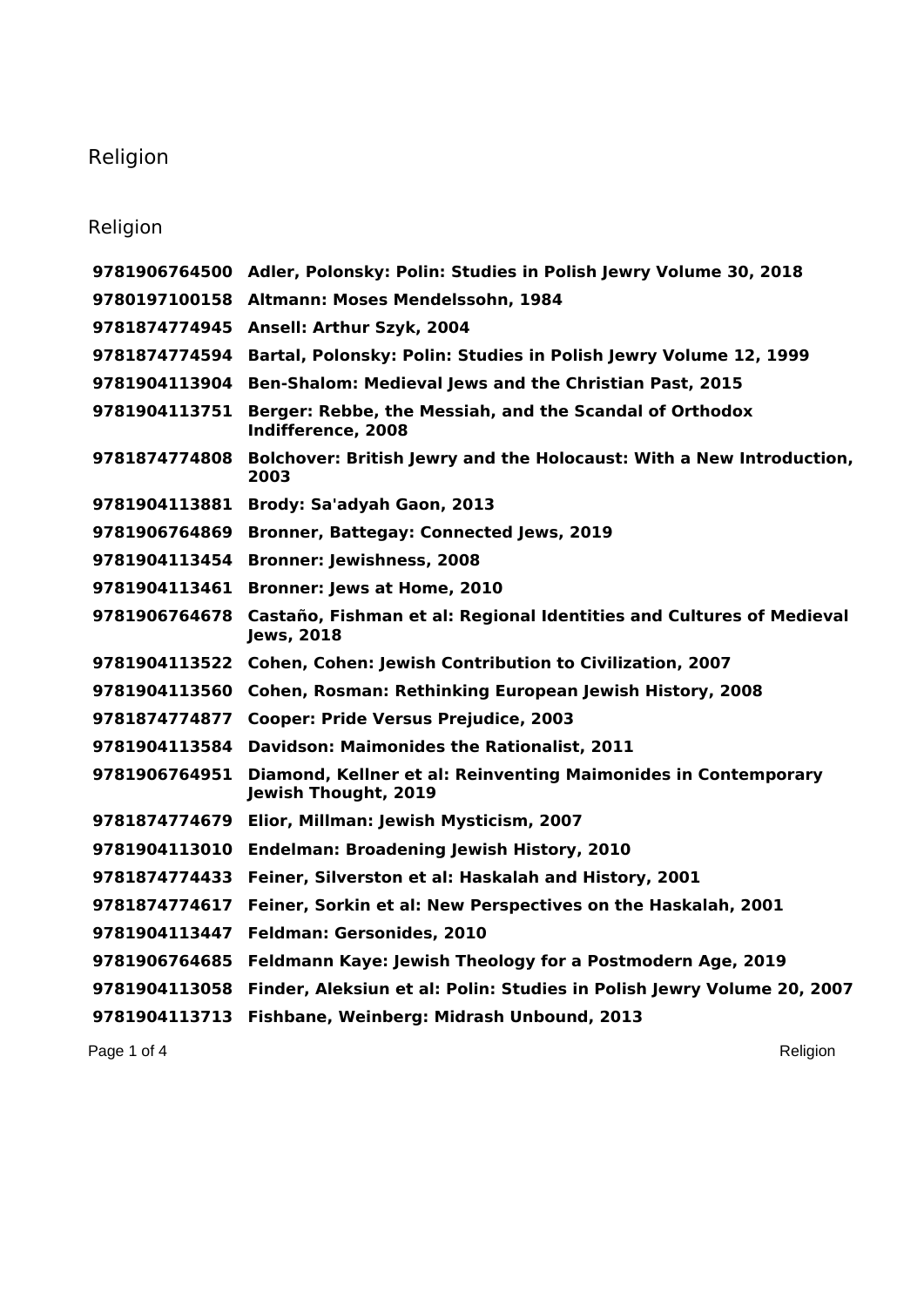| 9781904113393 | Flatto: Kabbalistic Culture of Eighteenth-century Prague, 2010                                                  |
|---------------|-----------------------------------------------------------------------------------------------------------------|
| 9781904113300 | Gerber: Cities of Splendour in the Shaping of Sephardi History, 2020                                            |
| 9781906764067 | <b>Gillis: Reading Maimonides' Mishneh Torah, 2014</b>                                                          |
| 9781904113669 | <b>Goldstein: Hebrew Poems from Spain, 2007</b>                                                                 |
| 9781906764098 | Goshen-Gottstein, Korn: Jewish Theology and World Religions, 2012                                               |
| 9781786942289 | Goshen-Gottstein: Religious Truth, 2020                                                                         |
| 9781904113898 | Grossman: Rashi, 2012                                                                                           |
| 9781906764715 | Guesnet, Lupovitch et al: Polin: Studies in Polish Jewry Volume 31,<br>2019                                     |
|               | 9781906764739 Guesnet, Matis et al: Polin: Studies in Polish Jewry Volume 32, 2020                              |
| 9781906764753 | Guesnet, Polonsky et al: Polin: Studies in Polish Jewry Volume 33,<br>2021                                      |
| 9781904113874 | Harel: Intrigue and Revolution, 2015                                                                            |
| 9781904113652 | Harel: Syrian Jewry in Transition, 1840-1880, 2010                                                              |
| 9781874774310 | Hundert: Polin: Studies in Polish Jewry Volume 10, 1997                                                         |
| 9781904113966 | Huss: Zohar: Reception and Impact, 2016                                                                         |
| 9781906764845 | I. Waxman: Social Change and Halakhic Evolution in American<br>Orthodoxy, 2017                                  |
| 9781874774426 | Israel: European Jewry in the Age of Mercantilism, 1550-1750, 1997                                              |
| 9781874774587 | Jacobs: Beyond Reasonable Doubt, 1999                                                                           |
| 9780197100240 | Jacobs: Hasidic Prayer, 1984                                                                                    |
| 9780197100394 | Jacobs: Tree of Life, 1982                                                                                      |
| 9781800859661 | Kadish: The Secular Rabbi, 2021                                                                                 |
| 9781906764661 | Kanarek, Lehman et al: Mothers in the Jewish Cultural Imagination,<br>2017                                      |
| 9780197100608 | Kaplan, Loewe: From Christianity to Judaism, 1989                                                               |
| 9781874774839 | Katxzburg-Yungman: Hadassah, 2011                                                                               |
| 9781906764555 | Kellner, Gillis: Maimonides the Universalist, 2020                                                              |
| 9781904113218 | Kellner: Dogma in Medieval Jewish Thought, 2004                                                                 |
| 9781904113294 | Kellner: Maimonides' Confrontation with Mysticism, 2006                                                         |
| 9781874774495 | Kellner: Must a Jew Believe Anything?, 1999                                                                     |
| 9780197100714 | Kraemer: Perspectives on Maimonides, 1991                                                                       |
| 9781904113515 | Lasker: Jewish Philosophical Polemics Against Christianity in the<br>Middle Ages: With a New Introduction, 2007 |

Page 2 of 4 Religion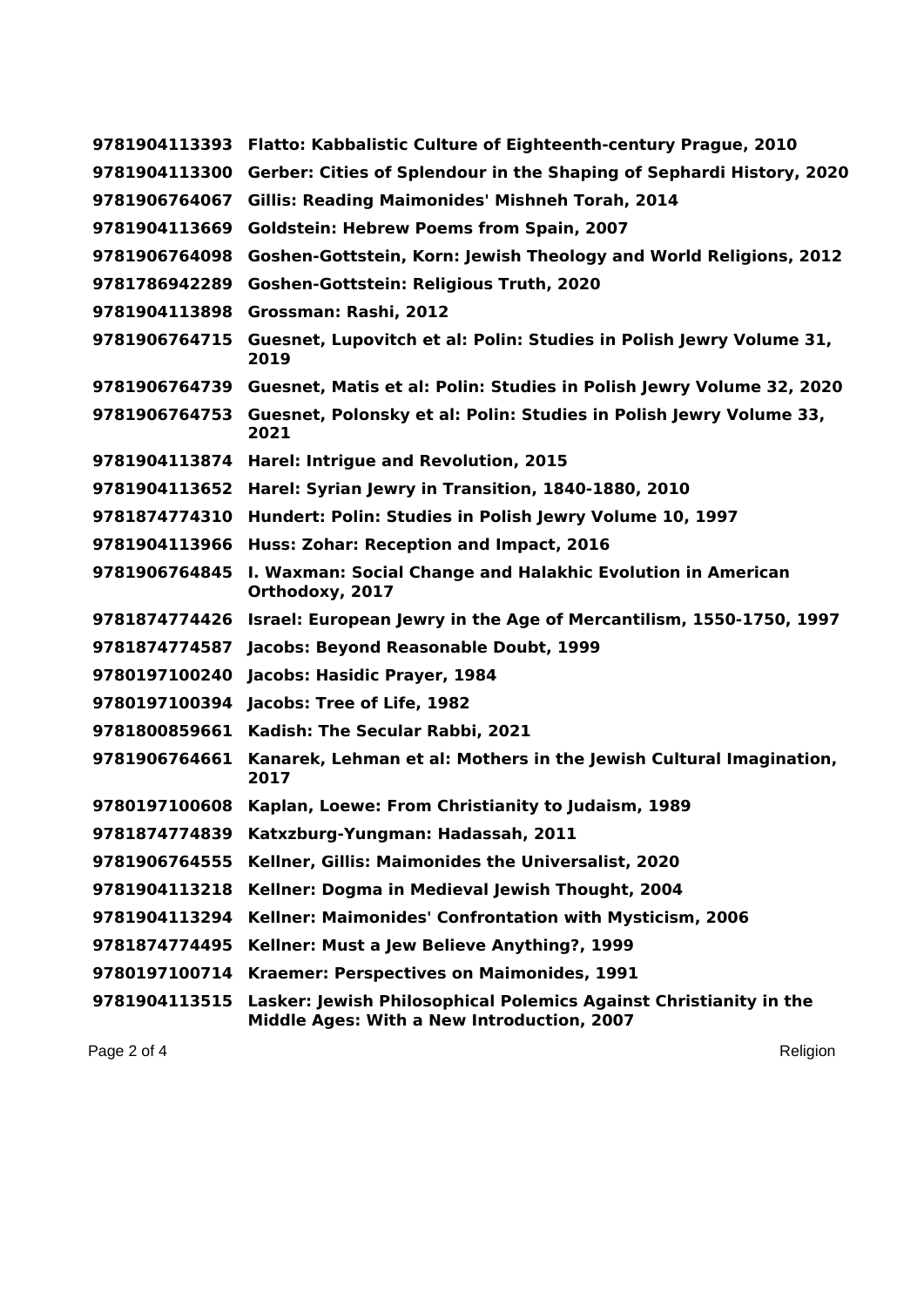| 9781904113577 | Levie-Bernfeld: Poverty and Welfare Among the Portuguese Jews in<br><b>Early Modern Amsterdam, 2012</b> |
|---------------|---------------------------------------------------------------------------------------------------------|
| 9781874774563 | Loewe, Loewe: Meshal Haqadmoni Fables from the Distant Past,<br>2004                                    |
| 9781906764708 | Loewenthal: Hasidism Beyond Modernity, 2020                                                             |
| 9780197100462 | Maccoby: Judaism on Trial, 1984                                                                         |
| 9781906764524 | <b>Magnus: A Woman's Life, 2015</b>                                                                     |
| 9781904113409 | <b>Malinovich: French and Jewish, 2007</b>                                                              |
| 9781904113539 | Naimark-Goldberg: Jewish Women in Enlightenment Berlin, 2013                                            |
| 9781906764074 | Novak: Image of the Non-Jew in Judaism, 2011                                                            |
| 9780197100479 | <b>Oelman, Oelman: Marrano Poets of the Seventeenth Century, 1982</b>                                   |
| 9781904113034 | Oron, Endelman: Rabbi, Mystic, or Impostor?, 2020                                                       |
| 9781874774600 | Polonsky, Polonsky: Polin: Studies in Polish Jewry Volume 13, 2000                                      |
| 9781874774716 | Polonsky, Polonsky: Polin: Studies in Polish Jewry Volume 15, 2002                                      |
| 9781904113836 | Polonsky: Jews in Poland and Russia: 1881-1914 v. 2, 2010                                               |
| 9781906764395 | Polonsky: Jews in Poland and Russia: A Short History, 2013                                              |
| 9781904113171 | Polonsky: Polin: Studies in Polish Jewry Volume 1, 2004                                                 |
| 9781874774051 | Polonsky: Polin: Studies in Polish Jewry Volume 11, 1998                                                |
| 9781874774693 | Polonsky: Polin: Studies in Polish Jewry Volume 14, 2001                                                |
| 9781904113744 | Pomson, Deitcher: Jewish Day Schools, Jewish Communities, 2009                                          |
| 9781906764821 | Rapoport-Albert, Rosman: Hasidic Studies: Essays in History and<br><b>Gender, 2018</b>                  |
| 9781874774204 | Rapoport-Albert: Hasidism Reappraised, 1996                                                             |
| 9781906764807 | Rapoport-Albert: Women and the Messianic Heresy of Sabbatai Zevi,<br>1666 - 1816, 2015                  |
| 9781906764449 | Rosman: Founder of Hasidism, 2013                                                                       |
|               | 9781904113348 Rosman: How Jewish is Jewish History?, 2007                                               |
| 9781874774556 | Roth, Ullendorff: Is There a Jewish Philosophy?, 1999                                                   |
| 9781874774006 | Sacks: One People?, 1993                                                                                |
| 9781906764401 | Saperstein: Jewish Preaching in Times of War, 1800 - 2001, 2012                                         |
| 9781906764494 | Saperstein: Leadership and Conflict, 2014                                                               |
| 9781906764692 | Seidman: Sarah Schenirer and the Bais Yaakov Movement, 2019                                             |
| 9781874774525 | Shapiro: Between the Yeshiva World and Modern Orthodoxy, 1999                                           |

Page 3 of 4 Religion